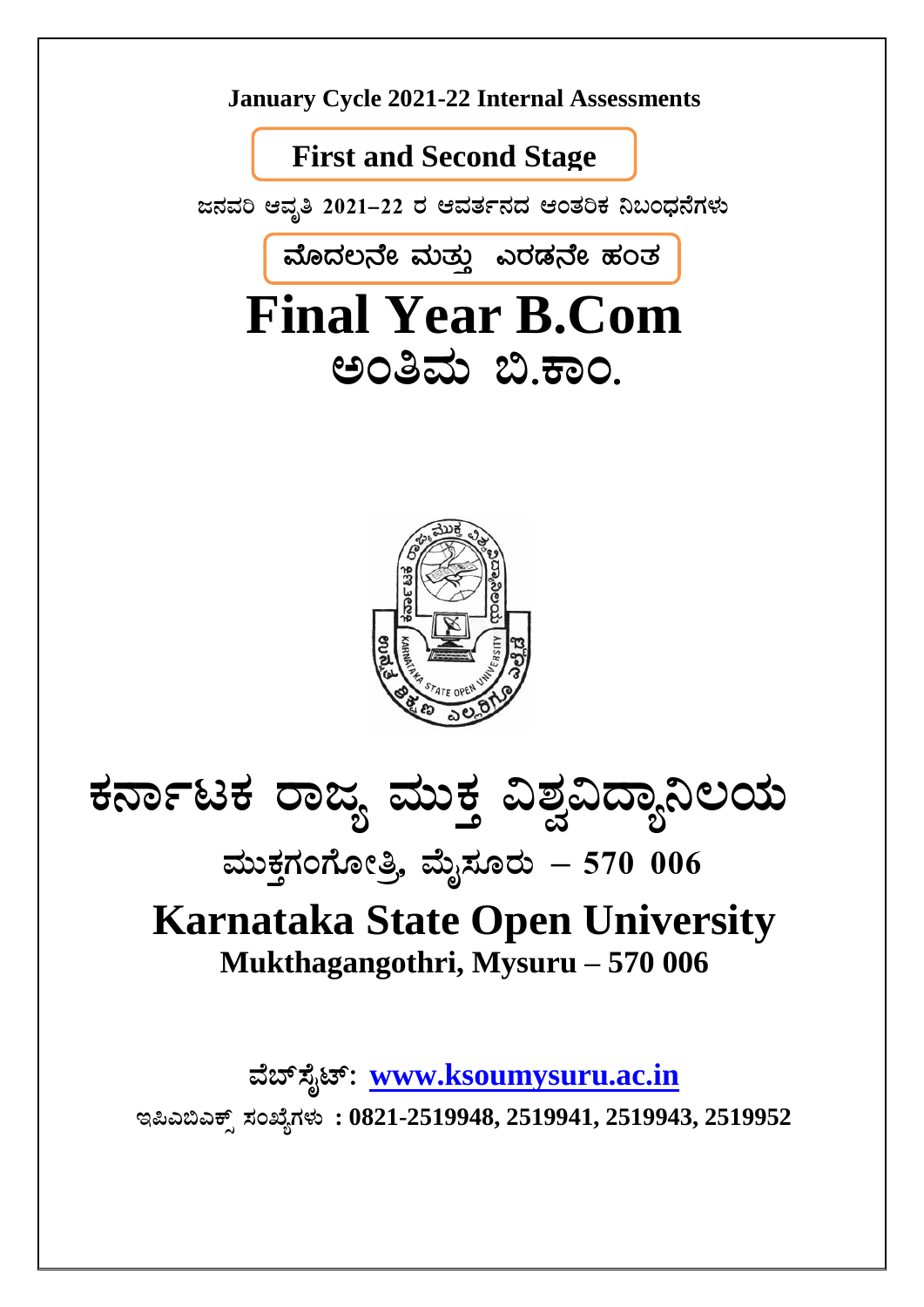#### ಅಂತಿಮ ವರ್ಷದ ಬಿ.ಕಾಂ.

#### ಜನವರಿ 2021–22 ರ ಆವರ್ತನದ ಆಂತರಿಕ ನಿಬಂಧನೆಗಳು

#### ಪಾಲಿಸಬೇಕಾದ ಅಂಶಗಳು :

ಯು.ಜಿ.ಸಿ. (ದೂರಶಿಕ್ಷಣ) ನಿಯಮಾವಳಿಗಳ ಪ್ರಕಟಣೆಯ ಪ್ರಕಾರ ಮೌಲ್ಯಮಾಪನ ಕ್ರಮವು 'ಆಂತರಿಕ ಮೌಲ್ಯ ಮಾಪನ' ಮತ್ತು 'ವರ್ಷಾಂತ್ಯ ಪರೀಕ್ಷೆ'ಗಳನ್ನು ಒಳಗೊಂಡಿರುತ್ತದೆ. ಆಂತರಿಕ ಮೌಲ್ಯಮಾಪನಕ್ಕೆ ಸಂಬಂಧಿಸಿದಂತೆ ಪ್ರಾಥಮಿಕವಾಗಿ ನಿಬಂಧನೆ ಸಲ್ಲಿಕೆ ಪದ್ದತಿಯನ್ನು <mark>ನಿರಂತರ ಮೌಲ್ಯಮಾಪನ</mark> ಎಂದು ವಿಶ್ವವಿದ್ಯಾನಿಲಯವು ಪರಿಗಣಿಸಿದೆ. ಆಂತರಿಕ ನಿಬಂಧನೆಗಳ ಪ್ರಶ್ನೆಗಳನ್ನು ವಿಶ್ವವಿದ್ಯಾನಿಲಯವು ಸೂಚಿಸಿರುವ ಪಠ್ಯಸೂಚಿ ಆಧಾರದ ಮೇಲೆ ನೀಡಲಾಗಿದೆ. ಅಲ್ಲದೆ ಪ್ರಶ್ನೆಗಳನ್ನು ರೂಪಿಸುವಲ್ಲಿ ವಾರ್ಷಿಕ ಪರೀಕ್ಷೆಯನ್ನು ಕೂಡ ಗಮನದಲ್ಲಿರಿಸಿಕೊಂಡಿರುತ್ತದೆ. ವರ್ಷದ ಕೊನೆಯಲ್ಲಿ ಅಂತಿಮ ಪರೀಕ್ಷೆಗಳನ್ನು 'ಶೈಕ್ಷಣಿಕ ದಿನಸೂಚಿ'ಯಂತೆ ನಡೆಸಲಾಗುತದೆ.

ನಿರಂತರ ಆಂತರಿಕ ಮೌಲ್ಯಮಾಪನವನ್ನು **ಎರಡು ಹಂತದಲ್ಲಿ** ನಡೆಸಲಾಗುತ್ತದೆ. ಎರಡನೇ **ಹಂತಕ್ಕೆ** ಚಾಲನೆ ನೀಡಿದ್ದು, ಅದರ ವಿವರಗಳು ಈ ಕೆಳಕಂಡಂತಿವೆ.

- ಪ್ರತಿ ಪತ್ರಿಕೆಗೆ <u>ಎರಡು</u> ಪ್ರಶ್ನೆಗಳನ್ನು ನೀಡಲಾಗಿದೆ. ಅವುಗಳಲ್ಲಿ ಒಂದನ್ನು ಉತ್ತರಿಸುವುದು. ದ್ವಿತೀಯ ವರ್ಷದಲ್ಲಿ ಒಟ್ಟು 9 ಪತ್ರಿಕೆಗಳಿರುತ್ತವೆ.
- ಪ್ರತಿಯೊಂದು ಪ್ರಶ್ನೆಗೂ 10 ಅಂಕಗಳು
- ಈ ಪ್ರಶೈಗಳಿಗೆ ಉತ್ತರಿಸುವಾಗ ವಿಷಯಕ್ಕೆ ಸಂಬಂಧಿಸಿದ ಪಠ್ಯ ಮಸ್ತಕಗಳು, ಸ್ವಯಂ–ಕಲಿಕಾ ಸಾಮಗ್ರಿ, ನಿಯತಕಾಲಿಕ ಮೊದಲಾದವುಗಳನ್ನು ಪರಾಮರ್ಶಿಸುವುದು.
- ಉತ್ತರಗಳನ್ನು ಕೈಬರಹದಲ್ಲಿ ಬರೆಯಬೇಕು. ಟೈಪ್ / ಬೆರಳಚ್ಚು ಮಾಡಿದ ಅಥವಾ ಕಂಪ್ಯೂಟರ್ನಿಂದ ಪಡೆದ ಮುದ್ರಿತ ರೂಪವನ್ನು ಯಾವುದೇ ಸಂದರ್ಭದಲ್ಲಿಯೂ ಅಂಗೀಕರಿಸುವುದಿಲ್ಲ.
- ಅಧ್ಯಯನ ಸಾಮಗ್ರಿಗಳನ್ನು ಯಥಾವತ್ತು ನಕಲು ಮಾಡಿದಲ್ಲಿ ಅಂತಹವುಗಳನ್ನು ಮೌಲ್ಯಮಾಪನಕ್ಕೆ ಪರಿಗಣಿಸಲಾಗುವುದಿಲ್ಲ.
- ವಿದ್ಯಾರ್ಥಿಗಳು ಪ್ರತಿ ಪತ್ರಿಕೆಯ ಆಂತರಿಕ ನಿಬಂಧನೆಗಳನ್ನು ಪ್ರತ್ಯೇಕವಾಗಿ A4 ಅಳತೆಯ ಹಾಳೆಯಲ್ಲಿ ಉತ್ತರಿಸಬೇಕು.
- ವಿದ್ಯಾರ್ಥಿಗಳು ತಮ್ಮ ಹೆಸರು, ನೋಂದಣಿ ಸಂಖ್ಯೆ, ಕೋರ್ಸ್, ದೂರವಾಣಿ ಸಂಖ್ಯೆ ಇತ್ಯಾದಿ ವಿವರಗಳನ್ನು ಮುಖಮಟದಲ್ಲಿ ನಮೂದಿಸಿರಬೇಕು.
- ಎಲ್ಲಾ ನಿಬಂಧನೆಗಳನ್ನು ಒಂದು ಲಕೋಟೆಯಲ್ಲಿ ಇರಿಸಿ ನಿಬಂಧ, ಕಾರ್ಯಕ್ರಮದ ಹೆಸರನ್ನು ಲಕೋಟೆ ಮೇಲೆ ಬರೆಯಬೇಕು.
- Spiral Binding ಅಥವಾ ಇನ್ಯಾವುದೇ ರೀತಿಯ ಪ್ಲಾಸ್ಟಿಕ್ ಹೊರ ಹೊದಿಕೆಯ ಅವಶ್ಯಕತೆ ಇರುವುದಿಲ್ಲ. ಮಟಗಳನ್ನು ಅಲಂಕರಿಸುವ ಅಗತ್ಯವಿಲ್ಲ.
- ಬಿ.ಕಾಂ. ವಿದ್ಯಾರ್ಥಿಗಳು ತಾವು ಆಯ್ಕೆಮಾಡಿಕೊಂಡ ಪ್ರಾದೇಶಿಕ ಕೇಂದ್ರದ ನಿರ್ದೇಶಕರುಗಳಿಗೆ (ಮೈಸೂರು ಕೇಂದ್ರ ಹೊರತುಪಡಿಸಿ) ತಮ್ಮ ನಿಬಂಧನೆಗಳನ್ನು ನೋಂದಣಿ ಅಂಚೆ ಮೂಲಕ / ಖುದ್ದಾಗಿ ಸಲ್ಲಿಸುವುದು. (ಬೇರೆ ಯಾವುದೇ ಕೇಂದ್ರಗಳಿಗೆ ಸಲ್ಲಿಸಬಾರದು)
- ನೋಂದಾಯಿತ ಅಂಚೆಯ ರಶೀತಿಯನ್ನ ಜೋಪಾನವಾಗಿ ಇರಿಸಿಕೊಳ್ಳುವುದು. ಅಲ್ಲದೆ, ಎಲ್ಲ ನಿಬಂಧನೆಗಳನ್ನು ಕಡ್ಡಾಯವಾಗಿ ಜೆರಾಕ್ಸ್ ಮಾಡಿಸಿ ಇರಿಸಿಕೊಳ್ಳುವುದು.
- ಬಿ.ಕಾಂ. ವಿದ್ಯಾರ್ಥಿಗಳು ಮೈಸೂರು ಕೇಂದ್ರವನ್ನು ಆಯ್ಕೆ ಮಾಡಿಕೊಂಡಿದ್ದಲ್ಲಿ, ಅವರುಗಳು ಸಂಯೋಜನಾಧಿಕಾರಿಗಳು, ಕರಾಮುವಿ, ಬಿ.ಕಾಂ. ಕಾರ್ಯಕ್ರಮ, ಟಿ.ಟಿ.ಎಲ್. ಕಾಲೇಜು, ಸರಸ್ವತಿಮರಂ, ಮೈಸೂರು-570 008 ಇವರಿಗೆ ಸಲ್ಲಿಸುವುದು.

ವಿದ್ಯಾರ್ಥಿಗಳು ನಿಬಂಧನೆಗಳನ್ನು ಬರೆಯುವ ಸಂಬಂಧ ತಮ್ಮ ವಿಭಾಗಗಳ ಅಧ್ಯಾಪಕರನ್ನು ವೈಯಕ್ತಿಕವಾಗಿ ಆಗಲಿ ಅಥವಾ ದೂರವಾಣಿ ಮುಖಾಂತರವಾಗಲಿ ಸಂಪರ್ಕಿಸಬಹುದು. ದೂರವಾಣಿ ಸಂಖ್ಯೆಗಳು, ವಿವರಣಾ ಮಸ್ತಕ/ವೆಬ್ಸೈಟ್ನಲ್ಲಿ ನಮೂದಿತವಾಗಿದ್ದು ಅಲ್ಲಿಂದ ಪಡೆಯಬಹುದಾಗಿದೆ.

ನಿಬಂಧಗಳನ್ನು ಸಲ್ಲಿಸುವ ಮುಖ್ಯ ದಿನಾಂಕ

| ಕ್ಕ ಸಂ.್ | ನಿಬಂಧನೆ                         | ಸಲಿಸಲು ಕೊನೆಯ ದಿನಾಂಕ |
|----------|---------------------------------|---------------------|
|          | ಮೊದಲನೇ ಮತ್ತು ಎರಡನೇ ಹಂತದ ನಿಬಂಧನೆ | $30 - 07 - 2022$    |

ಡೀನ್ (ಶೈಕ್ಷಣಿಕ)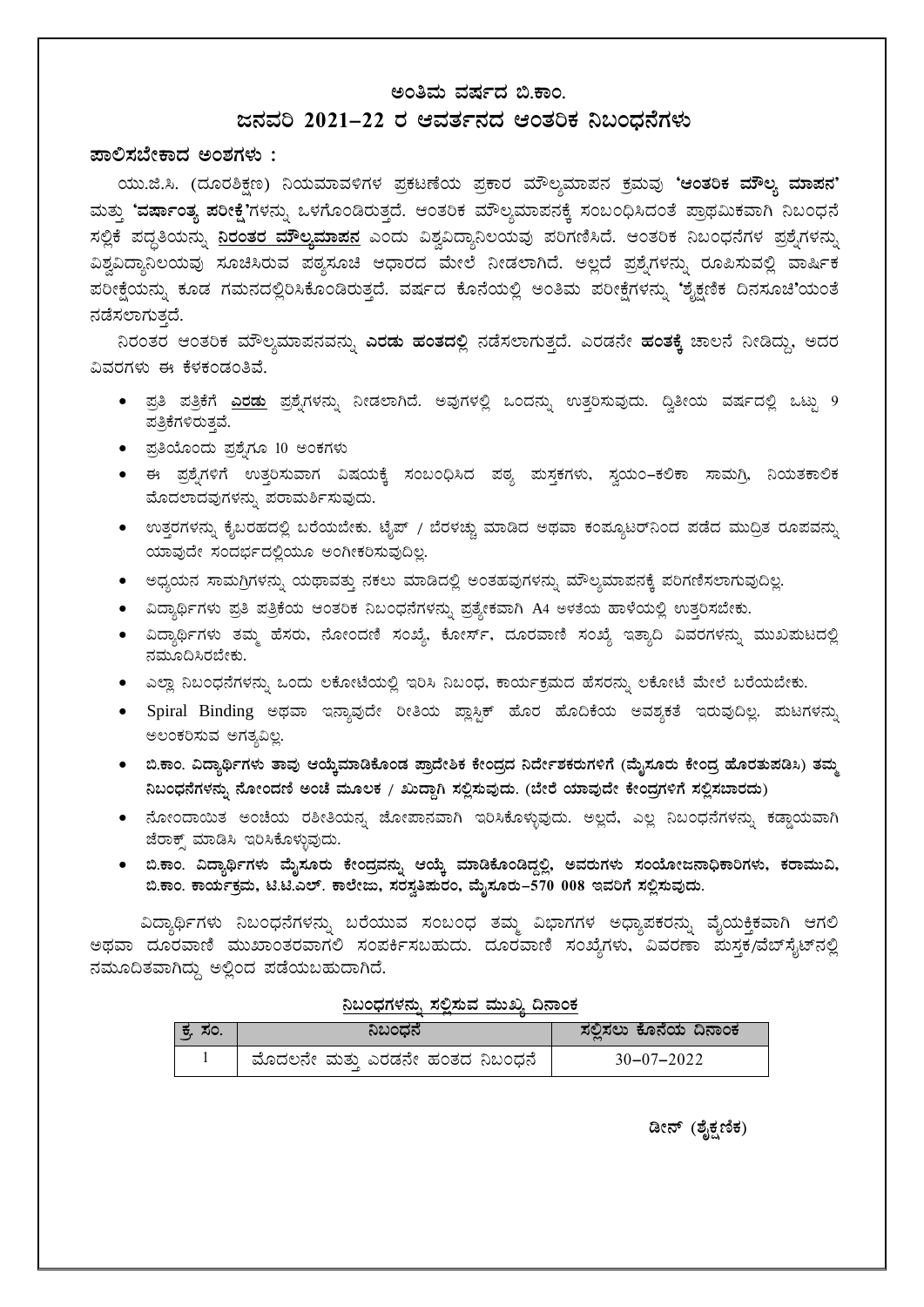### **Final Year B.Com January Cycle 2021-22 Assignments**

### **Guidelines:**

Under the notification of University Grants Commission (ODL) the evaluation, covers both internal assessment and term end examination. In the case of the former, the University will create continuous assessment for which primarily assignments system is followed. Assignments are given hereunder on the basis of the syllabus prescribed by the University. The questions relating to assignment are designed keeping in view the term end examination, besides the contemporary issues. The later, by way of term end examination which will be conducted at the end of the year of study as per calendar of events.

The continuous assessment evaluation will be made in two stages. Second stage has been initiated and its information are as follows.

- **First and Second stage two questions** are given under each course, therefore student shall answer one question from each course. There are 9 courses during Final year.
- Each question carries **10** marks.
- The students are hereby instructed to answer the questions by referring the text books, SLM, journals etc.,
- The students shall answer the assignments **in hand writing only**. The typed material or computerized output will not be considered under any circumstances.
- In case the study material is replicated in the assignments, it will be not considered for valuation.
- Write assignment on each course separately, on A4 Sheet.
- The students shall indicate their name, roll number, course, mobile number without fail.
- Keep the assignments in a single envelop cover and may be super scribe as Assignments for **B.Com** (**Programme** Name) on the top of it.
- **B.Com students, who have opted a specific Regional Centre (other than Mysuru Centre), shall submit the assignment to the concerned Regional Director.**
- **B.Com students, who have opted Mysuru Centre, shall submit their assignments to the Coordinator, KSOU, Learning Support Center T.T.L. College, Saraswathipuram Mysore-570 008.**

The students may feel free to contact any faculty member either in person or over phone. The contact numbers will be available in prospectus/website.

#### **Important date for Submission of the Assignment**

| No. | Assignment                               | <b>Last Date of Submission</b> |
|-----|------------------------------------------|--------------------------------|
|     | <b>First and Second stage Assignment</b> | $30 - 07 - 2022$               |

**Dean (Academic)**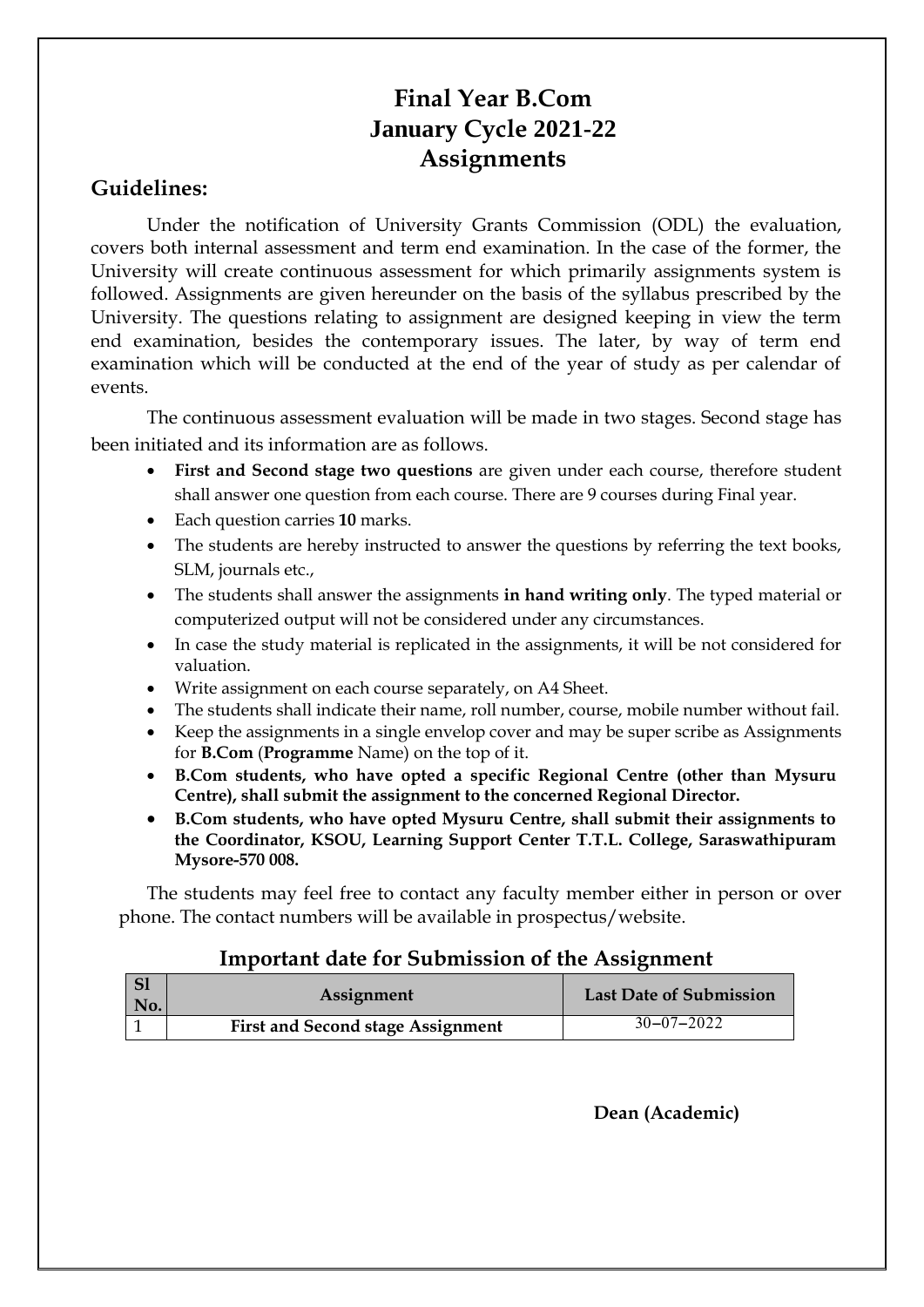### $Final$  Year B.Com/ ಅಂತಿಮ ವರ್ಷದ ಬಿ.ಕಾಂ.

<u>ಹೊದಲ ಮತ್ತು ಎರಡನೇ ಹಂತದ ನಿಬಂಧನೆಗಳು–Assignment Stage - Ist &  $\mathbf{H}^{\text{nd}}$ </u> **d£ÀªÀj 2021-22 gÀ DªÀvÀð£ÀzÀ DAvÀjPÀ ¤§AzsÀUÀ¼À ¥Àæ±ÉßUÀ¼ÀÄ** 

#### **COURSE – VII: INCOME TAX**

#### **Ist Stage**

#### Answer any one question from First stage MARKS: 1 X 10 = 10 ಮೊದಲನೇ ಹಂತದಲ್ಲಿ ಯಾವುದಾದರೂ ಒಂದು ಪ್ರಶ್ನೆಗೆ ಉತ್ತರಿಸಿ.

#### 1. Miss. Manasa is employed with Rotary Ltd. on a monthly salary of ₹ 20,000. She also gets dearness allowance (according to the terms of the employment) @ 25% of basic salary. The following facilities were also provided by her employer:

- A rent free accommodation at Delhi, by the company.
- She took the housing loan of  $\bar{\tau}$  7, 50,000 during 2015-16, on this company charges interest @6%. The entire loan is still outstanding. Suppose the rate of interest charged by SBI on housing loan is 8%.
- $\div$  On 01.01.2021 company provided her interest free loan of ₹ 15,000 to purchase a scooter and in addition to it further provided a loan of  $\bar{\xi}$  60,000 on 01.02.2021 for treatment of disease mentioned in Rule 3A. This amount is not reimbursement by insurance company.
- She went to Mumbai on official work for 4 days but her stay was extended for 2 days to visit different places in Mumbai. Employer spent ₹ 6,000 for these 6 days on conveyance, travel, tour, boarding and lodging.
- The company got corporate membership of Rambagh Club. During the previous year she enjoyed this club. If she obtains the similar type of facility at another club then she is supposed to pay ₹ 22,000.
- $\cdot$  The company owns a video camera. The camera was purchased by the company for  $\bar{\tau}$ 70,000 on 01.07.2017. She purchased this camera from the company on 01.10.2021 at ₹ 34,000.
- A car was purchased by the company on 01.05.2018 for  $\overline{\xi}$  3, 00,000. This car is sold to Miss. Megha on 01.08.2021 for ₹ 1, 40,000.
- Company provides free refreshment and food in office. She used this facility for 300 days during the previous year. The cost of food to company is  $\overline{\xi}$  65 per day and of refreshment  $\overline{\xi}$ 10 per day.
- $\triangle$  On her birthday, company presented a gift item of ₹ 4,700. In addition to this, company gifted  $\bar{ξ}$  500 to each employee on its anniversary.

Compute income from salary of Miss. Megha for AY 2020-21.

#### $OR$ / ಅಥವಾ

Write the format of Computation of taxable income and tax liability of an individual assesse. Explain the deductions available to individual assessee u/s 80C to 80U.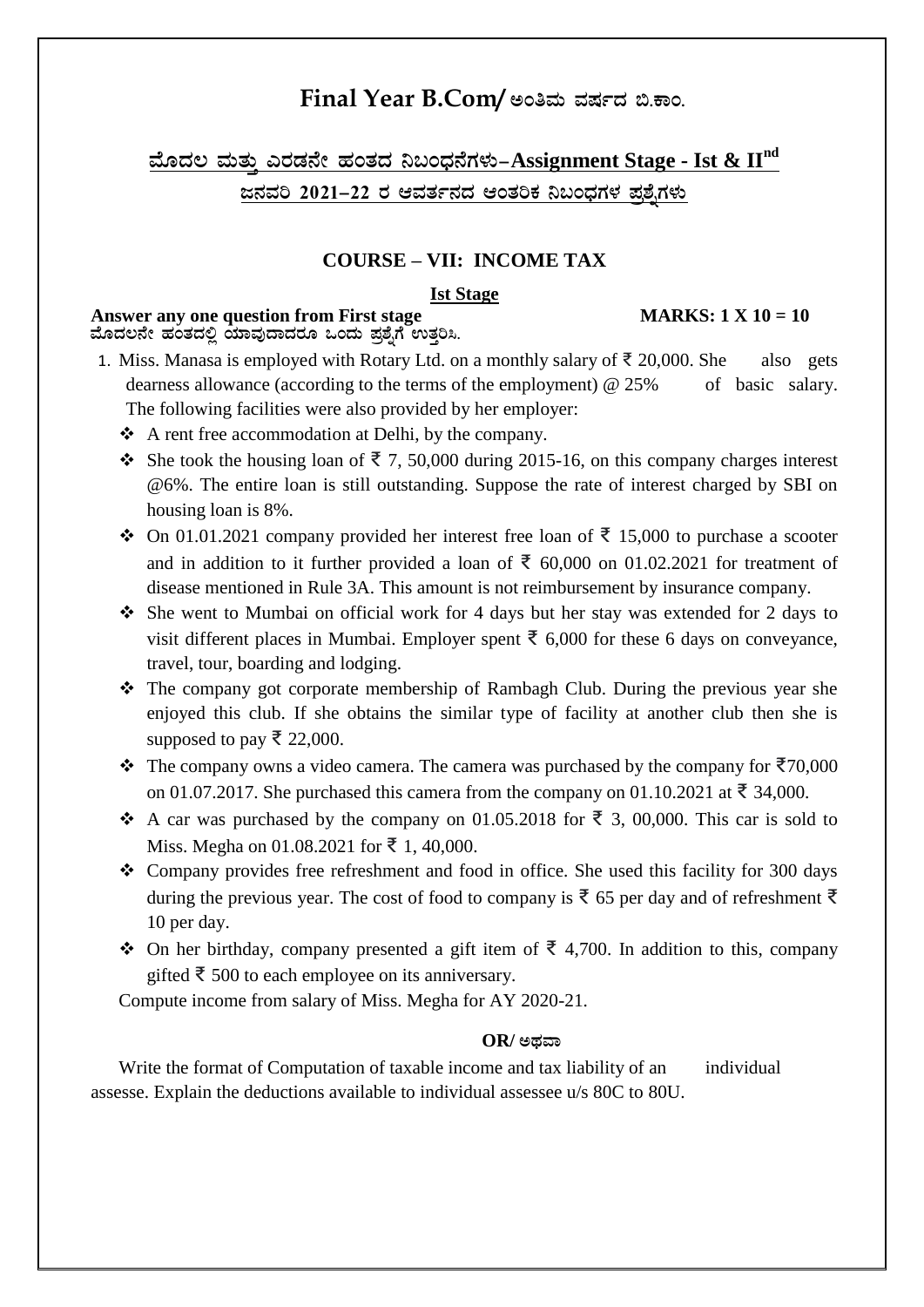#### **IInd Stage**

#### Answer any one question from First stage MARKS: 1 X 10 = 10 ಮೊದಲನೇ ಹಂತದಲ್ಲಿ ಯಾವುದಾದರೂ ಒಂದು ಪ್ರಶ್ನೆಗೆ ಉತ್ತರಿಸಿ.

1. Souhardha and Co. dealers in hardware show sales of  $\bar{\mathfrak{c}}$  4, 00,000. Their purchases amounted to ₹ 4, 25,000. The value of the closing stock was (a) according to cost price ₹ 1, 00,000 and (b) According to market price `90,000. Their establishment and other expenses amounted to ₹ 25,000. The expenses included the following:

| $\bullet$   | <b>Bad debts</b>                                                       | 1,200 |
|-------------|------------------------------------------------------------------------|-------|
| $\bullet$   | <b>Bad debts</b>                                                       | 600   |
| $\bullet$   | Donation to political party                                            | 300   |
| $\bullet$   | Entertainment expenses                                                 | 600   |
| $\bullet$ . | Loss of stock in trade by theft                                        | 500   |
| $\bullet$   | Legal costs incurred to defend their business premises owned by them   | 725   |
| $\bullet$ . | Loss on sale of motor W.D.V. was $\bar{\xi}$ 4,700 and it was sold for | 4,000 |

- a) Salary of  $\bar{\xi}$  1, 15,000 paid to partner C, who is a chemist and is incharge of the firm's laboratory.
- b) Rent of ₹ 9,000 paid to partner B for the portion of his building in which the firm's office was situated.
- c) ₹ 9,100 paid as interest to partner A on a loan advanced by him to the firm  $@13\%$  p.a.
- d) ₹ 65,000 paid for the purchase of patent right to manufacture a drug for cancer. They owned another motor and the WDV of it is  $\bar{\xi}$  7,700. Provision has to be made for its depreciation at 15%. Compute the firm's total income.

#### $OR$ / ಅಥವಾ

Explain the provisions relating to depreciation allowance u/s 32 as per Income Tax Act, 1961.

#### **COURSE – VIII: COST AND MANAGEMENT ACCOUNTING**

#### **Ist Stage**

#### Answer any one question from First stage MARKS:  $1 \text{ X } 10 = 10$ ಹೊದಲನೇ ಹಂತದಲ್ಲಿ ಯಾವುದಾದರೂ ಒಂದು ಪ್ರಶೈಗೆ ಉತ್ತರಿಸಿ.

1. Black Limited produced and sold 1000 washing machines during the year ending  $31<sup>st</sup>$  March 2020. The summarised Trading & Profit and Loss Account is given below:

₹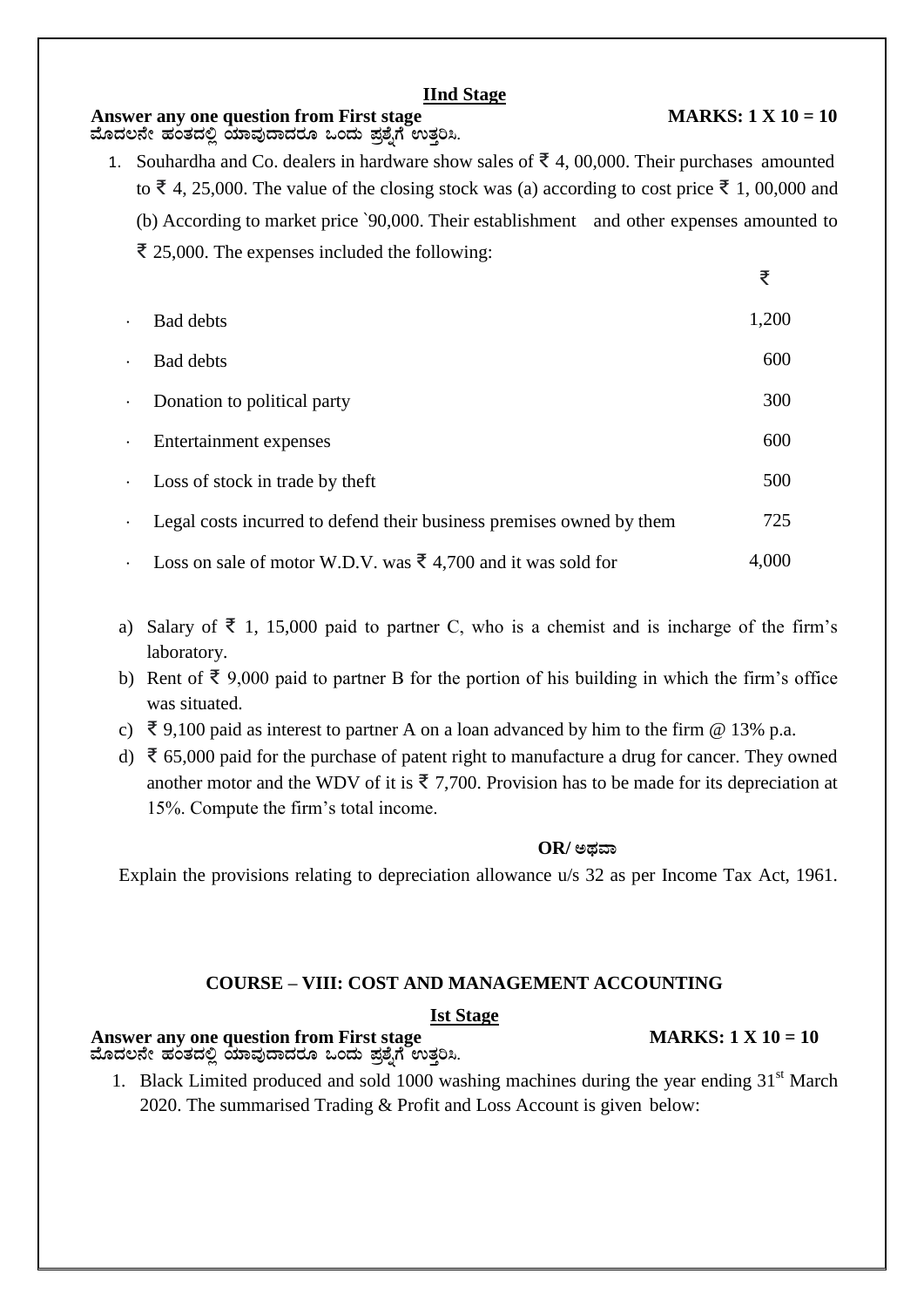| <b>Particulars</b>           | Amount   | <b>Particulars</b>  | Amount   |
|------------------------------|----------|---------------------|----------|
|                              | ₹        |                     | ₹        |
| To Cost of Materials         |          | By Sales            | 8,00,000 |
| Consumed                     | 2,00,000 |                     |          |
| "Direct wages                | 2,00,000 |                     |          |
| "Works expenses              | 1,00,000 |                     |          |
| "Gross Profit c/d            | 3,00,000 |                     |          |
|                              | 8,00,000 |                     | 8,00,000 |
| To Selling and               |          |                     |          |
| <b>Distribution Expenses</b> | 1,00,000 | By Gross Profit b/d | 3,00,000 |
| "Net Profit"                 | 2,00,000 |                     |          |
|                              | 3,00,000 |                     | 3,00,000 |

The management estimates the following for the year ending 31 st March 2020:

- a) Output and sales will be 2,000 washing machines.
- b) Prices of materials and wages will go up by 25% on the previous year's level.
- c) Works expenses will rise in proportion to the combined cost of materials and wages.
- d) Selling and distribution expenses per unit is estimated at  $\bar{f}$  50.

Prepare a cost statement showing the price at which washing machines would be marketed so as to yield a profit of 10% on selling price

#### $OR$ / ಅಥವಾ

 "The effect of a price reduction is always to reduce the PV ratio to raise breakeven point and to shorten the margin of safety". Explain.

#### **IInd Stage**

#### Answer any one question from Second stage MARKS: 1 X 10

**= 10**

ಮೊದಲನೇ ಹಂತದಲ್ಲಿ ಯಾವುದಾದರೂ ಒಂದು ಪ್ರಶೈಗೆ ಉತ್ತರಿಸಿ.

1. The following P & L Account and Balance Sheet relates to a firm for the year ended  $31<sup>st</sup>$  Dec 2020:

| <b>Particulars</b>        | ₹        | <b>Particulars</b>          | ₹        |
|---------------------------|----------|-----------------------------|----------|
| To Opening Stock          | 75,000   | By Sales                    | 5,00,000 |
| <b>To Purchases</b>       | 3,25,000 | By Closing Stock            | 1,00,000 |
| <b>To Gross Profit</b>    | 2,00,000 |                             |          |
|                           | 6,00,000 |                             | 6,00,000 |
| To Administration         |          | By Gross Profit             | 2,00,000 |
| <b>Expenses</b>           | 40,000   | By Dividend Received        | 9,000    |
| To Selling Expenses       | 25,000   | By Profit on Sale of shares | 11,000   |
| To Loss on Sale of Assets | 5,000    |                             |          |
| To Net Profit             | 1,50,000 |                             |          |
|                           | 2,20,000 |                             | 2,20,000 |

| <b>Profit and Loss Account</b> |  |  |
|--------------------------------|--|--|
|--------------------------------|--|--|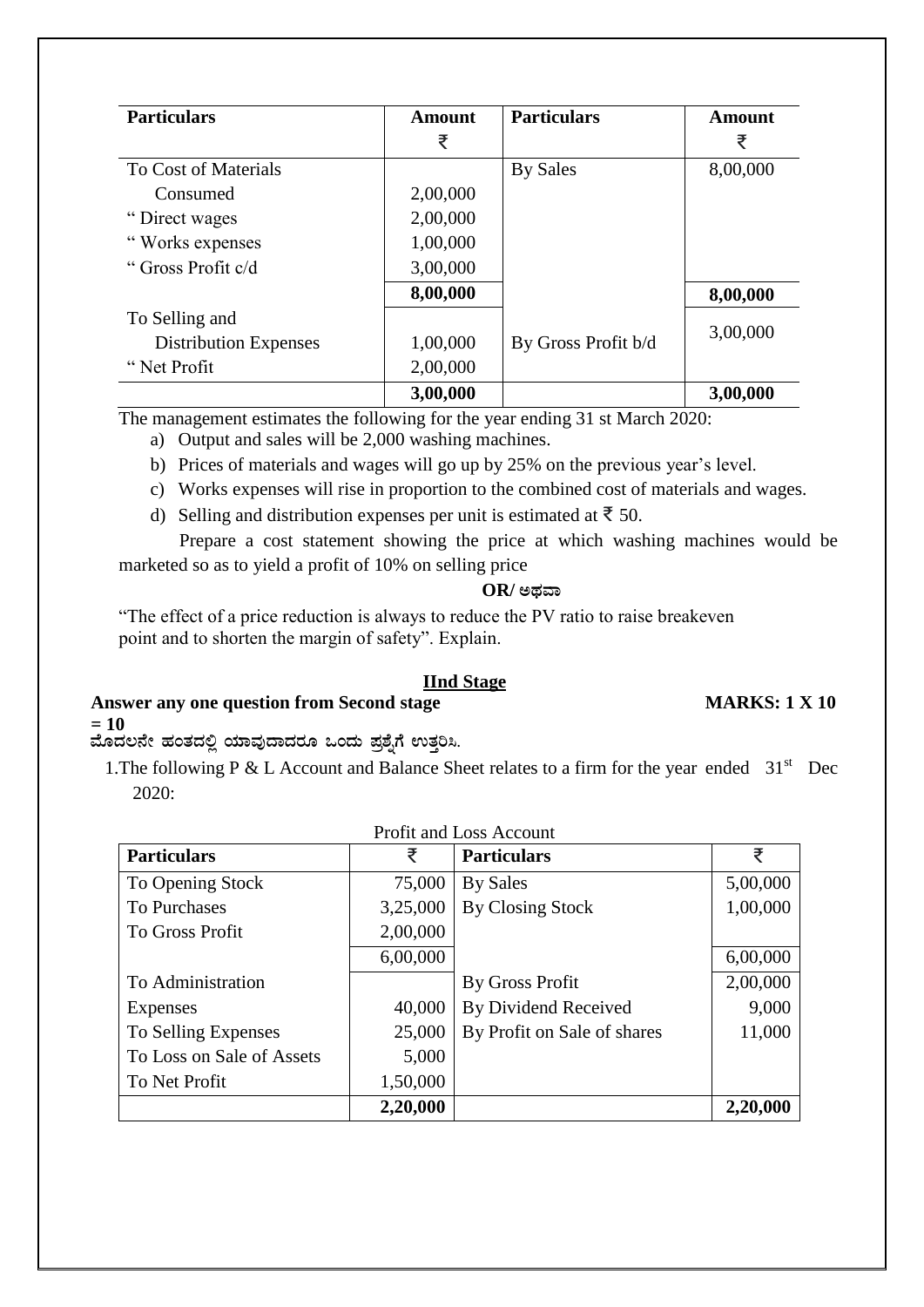| Balance Sheet as on 31 <sup>st</sup> Dec 2020 |          |                            |          |  |  |
|-----------------------------------------------|----------|----------------------------|----------|--|--|
| <b>Liabilities</b>                            | ₹        | <b>Assets</b>              | ₹        |  |  |
| Equity Capital :                              |          | Land and Building          | 1,50,000 |  |  |
| 2000 equity shares of '100 each               | 2,00,000 | <b>Plant and Machinery</b> | 80,000   |  |  |
| <b>General Reserve</b>                        | 90,000   | <b>Stock</b>               | 1,60,000 |  |  |
| <b>Current Liabilities</b>                    | 1,50,000 | Debtors                    | 80,000   |  |  |
| $P & L$ Account                               | 60,000   | Cash and Bank              | 30,000   |  |  |
| 5,00,000                                      |          |                            |          |  |  |

#### **Calculate:**

- a. Gross Profit Ratio
- b. Operating Ratio
- c. Operating Profit Ratio
- d. Net Profit Ratio
- e. Stock Turnover Ratio
- f. Debtors Turnover Ratio
- g. Current Ratio
- h. Quick Ratio
- i. Debt-Equity Ratio
- j. Earning per share

#### $OR$ / ಅಥವಾ

Explain the classification of activities as per  $AS - 3$  for the preparation of Cash flow statement.

#### **COURSE – IX: AUDITING**

#### **Ist Stage**

#### **Answer any one question from First stage MARKS: 1 X 10 = 10** ಮೊದಲನೇ ಹಂತದಲ್ಲಿ ಯಾವುದಾದರೂ ಒಂದು ಪ್ರಶೈಗೆ ಉತ್ತರಿಸಿ.

1. Why continuous auditing is not suitable for small undertaking enterprises? Explain. ಸಣ್ಣ ಕೈಗಾರಿಕೆಗಳಿಗೆ ನಿರಂತರ ಲೆಕ್ಕಪರಿಶೋಧನೆಯು ಏಕೆ ಸೂಕ್ತವಾದುದಲ್ಲ? ವಿವರಿಸಿ.

#### $OR$ / ಅಥವಾ

Discuss the statutory requirements of internal audit. ಆಂತರಿಕ ಲೆಕ್ಕಪರಿಶೋಧನೆಗೆ ಬೇಕಿರುವ ಶಾಸನಬದ್ಧ ಅವಶ್ಯಕತೆಗಳನ್ನು ಚರ್ಚಿಸಿ.

#### **IInd Stage**

#### **Answer any one question from Second stage MARKS: 1 X 10 = 10**

ಹೊದಲನೇ ಹಂತದಲ್ಲಿ ಯಾವುದಾದರೂ ಒಂದು ಪ್ರಶೈಗೆ ಉತ್ತರಿಸಿ.

1. Explain the duties of an auditor to verify the stock-in-trade of manufacturing business.

ಉತ್ಪಾದನಾ ವ್ಯವಹಾರದಲ್ಲಿ ವ್ಯಾಪಾರದ ದಾಸ್ತಾನುವನ್ನು ಪರಿಶೀಲಿಸಲು ಲೆಕ್ತಪರಿಶೋಧಕರ ಕರ್ತವ್ಯಗಳನ್ನು ವಿವರಿಸಿ.

#### $OR$ / ಅಥವಾ

Explain the importance of auditing of a sole trading concern. ಏಕ ವ್ಯಕ್ತಿ ವ್ಯಾಪಾರ ಸಂಸ್ಥೆಯಲ್ಲಿನ ಲೆಕ್ಕಪರಿಶೋಧನೆಯ ಪ್ರಾಮುಖ್ಯತೆಯನ್ನು ವಿವರಿಸಿ.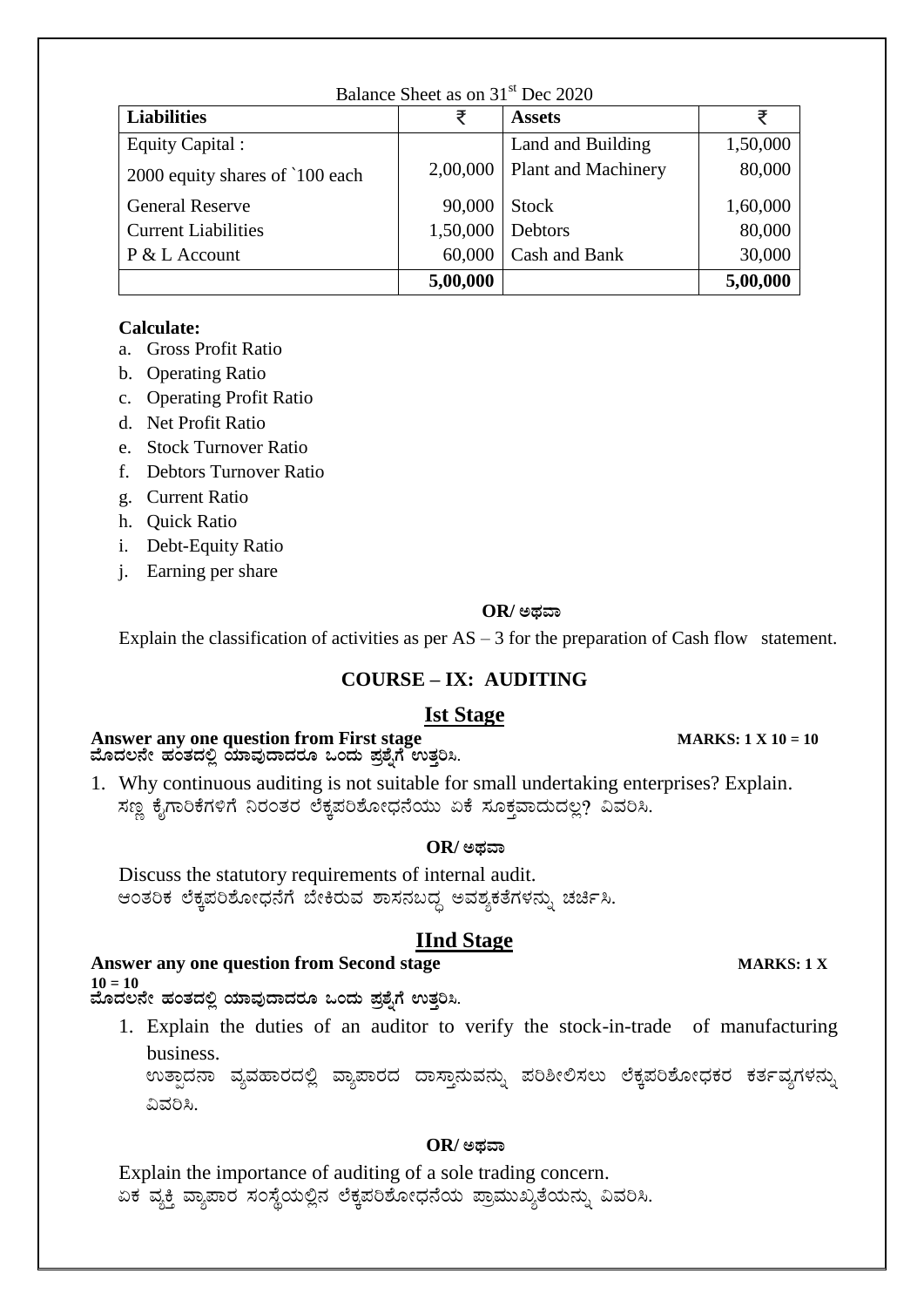### **COURSE – X: BUSINESS LAW**

#### **Ist Stage**

#### **Answer any one question from First stage MARKS: 1 X 10 = 10**  $\vec{a}$ ವೊದಲನೇ ಹಂತದಲ್ಲಿ ಯಾವುದಾದರೂ ಒಂದು ಪ್ರಶ್ನೆಗೆ ಉತ್ತರಿಸಿ.

1. Explain the legal provisions of a minor under the Indian Contract Act, 1872.

ಭಾರತೀಯ ಒಪ್ಪಂದ ಕಾಯ್ದೆ, 1872ರ ಅಡಿಯಲ್ಲಿ ಅಪ್ರಾಪ್ತ ವಯಸ್ಕರ ಕಾನೂನು ನಿಬಂಧನೆಗಳನ್ನು ವಿವರಿಸಿ.

#### $OR$ / ಅಥವಾ

Define quasi Contracts. Differentiate between valid and void agreement. 'ಅರೆ ಒಪ್ಪಂದ' ಇದನ್ನು ವ್ಯಾಖ್ಯಾನಿಸಿ. ಮಾನ್ಯ ಮತ್ತು ಅನೂರ್ಜಿತ ಒಪ್ಪಂದದ ವ್ಯತ್ಯಾಸಗಳೇನು?

#### **IInd Stage**

**Answer any one question from Second stage MARKS: 1 X 10 = 10**

ಹೊದಲನೇ ಹಂತದಲ್ಲಿ ಯಾವುದಾದರೂ ಒಂದು ಪ್ರಶೈಗೆ ಉತ್ತರಿಸಿ.

1. Discuss agency by estopel and agency by ratification. ಸ್ವಾರ್ಜಿತ ಅಡ್ಡಿ ಮೂಲಕ ಸಂಸ್ಥೆ ಮತ್ತು ಅಂಗೀಕಾರದ ಮೂಲಕ ಸಂಸ್ಥೆಯ ಬಗ್ಗೆ ಚರ್ಚಿಸಿ.

#### $OR$ / ಅಥವಾ

Explain the circumstances to impose punishment for various kinds of computer offenses.

ವಿವಿಧ ಬಗೆಯ ಗಣಕೀಕೃತ ಅಪರಾಧಗಳಿಗೆ ದಂಡವನ್ನು ವಿಧಿಸುವ ಸಂದರ್ಭಗಳನ್ನು ವಿವರಿಸಿ.

#### **COURSE – XI: INDIAN BANKING SYSTEM**

#### **Ist Stage**

**Answer any one question from First stage MARKS: 1 X 10 = 10** ಮೊದಲನೆ ಹಂತದಲ್ಲಿ ಯಾವುದಾದರೂ ಒಂದು ಪ್ರಶ್ನೆಗೆ ಉತ್ತರಿಸಿ.

1. Critically evaluate the performance of Indian Banking during first and second wave of COVID – 19 Pandemic.

ಹೊದಲ ಮತ್ತು ಎರಡನೇಯ ಕೋವಿಡ್–19 ಪಿಡುಗಿನ ಸಂಧರ್ಭದಲ್ಲಿ ಭಾರತೀಯ ಬ್ಯಾಂಕಿನ ಕಾರ್ಯನಿರ್ವಹಣೆಯನ್ನು ವಿಮರ್ಶಾತ್ಮಕವಾಗಿ ಮೌಲ್ಯಮಾಪನ ಮಾಡಿ.

#### $OR$ / ಅಥವಾ

Discuss the role of NABARD in the economic development of rural areas. ಗ್ರಾಮೀಣ ಪ್ರದೇಶದ ಆರ್ಥಿಕ ಅಭಿವೃದ್ಧಿಯಲ್ಲಿ NABARDನ ಪಾತ್ರವನ್ನು ಚರ್ಚಿಸಿ.

#### **IInd Stage**

#### **Answer any one question from Second stage MARKS: 1**

 $X$  10 = 10 ಮೊದಲನೆ ಹಂತದಲ್ಲಿ ಯಾವುದಾದರೂ ಒಂದು ಪ್ರಶ್ನೆಗೆ ಉತ್ತರಿಸಿ.

1. Examine the role of monitory policy in the economic growth of countries like India. ಭಾರತದಂತಹ ಉದಯೋನ್ನುಖ ರಾಷ್ಷಗಳಲ್ಲಿನ ಆರ್ಥಿಕ ಬೆಳವಣಿಗೆಯಲ್ಲಿ ವಿತ್ತೀಯ ನೀತಿಯ ಪಾತ್ರವನ್ನು ಪರಿಶೀಲಿಸಿ.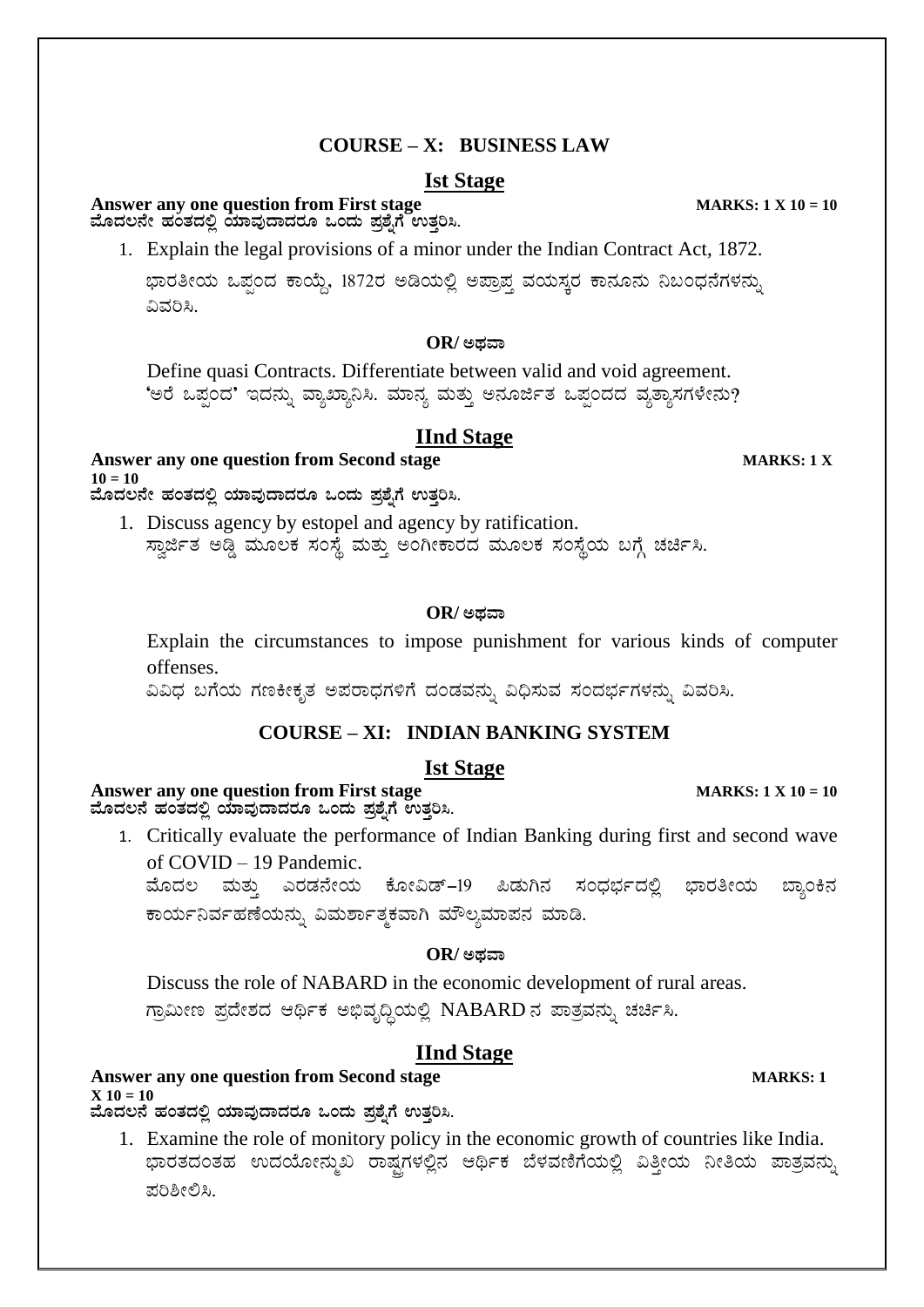#### $OR$ / ಅಥವಾ

Discuss the provisions of the Banking Regulation Act, 1949 under the following heads.

ಬ್ಯಾಂಕಿಂಗ್ ನಿಯಂತ್ರಣ ಕಾಯ್ದೆ, 1949 ರ ಅಡಿಯಲ್ಲಿ ಕೆಳಗಿನವುಗಳ ನಿಬಂಧನೆಗಳನ್ನು ಚರ್ಚಿಸಿ.

- a) Capital and Reserve funds ಬಂಡವಾಳ ಮತ್ತು ಮೀಸಲು ನಿಧಿ
- b) Licensing and Branch expansion ಪರವಾನಗಿ ಮತ್ತು ಶಾಖೆಯ ವಿಸ್ತರಣೆ
- c) Accounts and Audit –ಖಾತೆಗಳು ಮತ್ತು ಲೆಕ್ಕಪರಿಶೋಧನೆ
- d) Inspection –ತಪಾಸಣೆ

# **COURSE – XII: BUSINESS STATISTICS AND QUANTITATIVE TECHNIQUES**

#### **Ist Stage**

#### **Answer any one Question from First stage MARKS: 1 X 10 = 10** ಮೊದಲನೆ ಹಂತದಲ್ಲಿ ಯಾವುದಾದರೂ ಒಂದು ಪ್ರಶೈಗೆ **ಉತ್ತರಿಸಿ**.

1. Table below gives the price per unit of ABC Ltd. and XYZ Ltd. during the month of April and May 2021. It also gives the details of amount invested on purchasing the products of two Companies.

| <b>Month</b> |                | Price per unit | <b>Total amount invested</b> |  |
|--------------|----------------|----------------|------------------------------|--|
|              | <b>ABC</b> Ltd | <b>XYZ Ltd</b> |                              |  |
| April        | 300            | 150            | 3750                         |  |
| May          | 270            | 360            | 4500                         |  |

Find the proportion of units of ABC Ltd. and XYZ Ltd. purchased during April and May months using Cramer's Rule.

#### $OR$ / ಅಡವಾ

What is meant by Primary and Secondary data? Explain what precautions must be taken while drafting a questionnaire.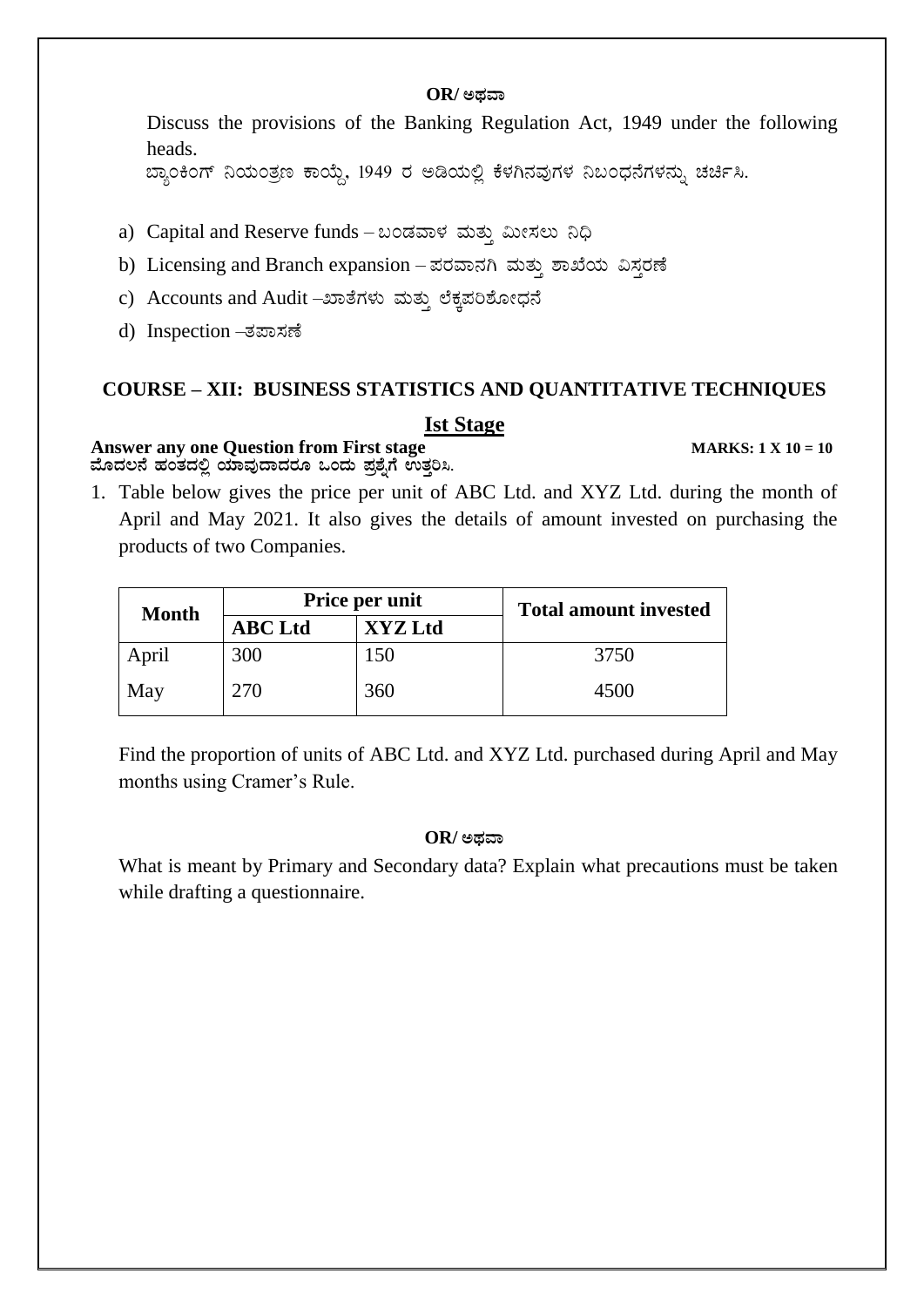### **IInd Stage**

1. Calculate Bowley's Co-efficient of Skewness from the following data.

| <b>Marks Obtained</b> | No. of Students |
|-----------------------|-----------------|
| $0 - 5$               | 12              |
| $5-10$                | 26              |
| $10 - 15$             | 36              |
| $15 - 20$             | 50              |
| $20 - 25$             | 20              |
| $25 - 30$             | 16              |
| 30-35                 | 8               |

#### $OR$ / ಅಥವಾ

What is interpolation and extrapolation? What are the conditions necessary for applying Binomial Expansion Method.

#### **COURSE – XIII: FUNCTIONAL MANAGEMENT**

#### **Ist Stage**

**Answer any one question from First stage MARKS: 1 X 10 = 10** ಮೊದಲನೆ ಹಂತದಲ್ಲಿ ಯಾವುದಾದರೂ ಒಂದು ಪ್ರಶೈಗೆ ಉತ್ತರಿಸಿ.

1. Define product planning and development. Describe the stages in product planning and development process.

'ಉತ್ಪನ್ನ ಯೋಜನೆ ಮತ್ತು ಅಭಿವೃದ್ಧಿ'ಯನ್ನು ವ್ಯಾಖ್ಯಾನಿಸಿ. ಇದರ ಪ್ರಕ್ರಿಯೆಯ ಹಂತಗಳನ್ನು ವಿವರಿಸಿ.

#### $OR$ / ಅಥವಾ

Explain the role of HR manager in today's digital world. ಇಂದಿನ ಡಿಜಿಟಲ್ ಪ್ರಪಂಚದಲ್ಲಿ ಮಾನವ ಸಂಪನ್ಮೂಲ ನಿರ್ವಾಹಕನ ಪಾತ್ರವನ್ನು ವಿವರಿಸಿ.

#### **IInd Stage**

**Answer any one question from Second stage MARKS: 1 X 10 = 10** ಮೊದಲನೆ ಹಂತದಲ್ಲಿ ಯಾವುದಾದರೂ ಒಂದು ಪ್ರಶ್ನೆಗೆ ಉತ್ತರಿಸಿ.

1. Critically examine the various steps involved in capital budgeting process. ಆರ್ಥಿಕ ಮುಂಗಡ ಪತ್ರದ ಪ್ರಕ್ರಿಯೆಯ ವಿವಿಧ ಹಂತಗಳನ್ನು ವಿಮರ್ಶಾತ್ಮಕವಾಗಿ ಮೌಲೀಕರಿಸಿ.

#### $OR$ / ಅಥವಾ

Explain the role of Government in identification of a suitable plant layout. ಸೂಕ್ತವಾದ ಸ್ಥಾವರ ವಿನ್ಯಾಸವನ್ನು ಗುರುತಿಸುವಲ್ಲಿ ಸರಕಾರದ ಪಾತ್ರವನ್ನು ವಿವರಿಸಿ.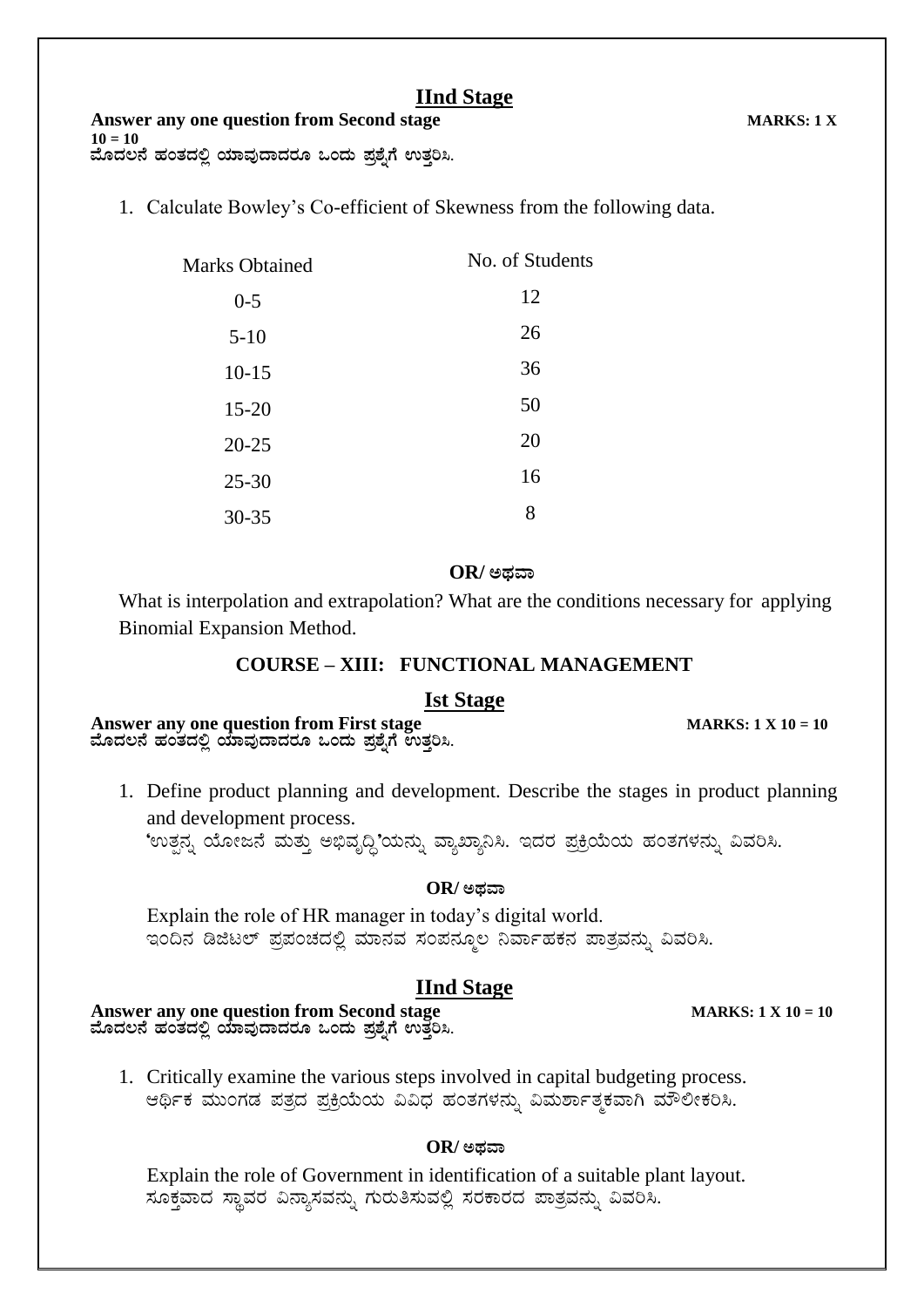#### **COURSE - XIV: COMPUTERS IN BUSINESS**

#### **Ist Stage**

#### **Answer any one question from First stage** ಮೊದಲನೆ ಹಂತದಲ್ಲಿ ಯಾವುದಾದರೂ ಒಂದು ಪ್ರಶೈಗೆ ಉತ್ತರಿಸಿ.

1. Distinguish RAM and ROM. Explain the need and benefits of secondary storage devices.

RAM ಮತ್ತು ROM ಅನ್ನು ಪ್ರತ್ಯೇಕಿಸಿ. ದ್ರಿತೀಯ ಶೇಖರಣಾ ಸಾಧನಗಳ ಅವಶ್ಯಕತೆ ಮತ್ತು ಅನುಕೂಲಗಳನ್ನು ವಿವರಿಸಿ.

#### $OR$ / ಅಥವಾ

What is language translator? Differentiate between application software and system software.

ಭಾಷೆ ಟ್ರಾನ್ಸ್ ಲೇಟರ್ ಎಂದರೇನು? ಅಪ್ಲಿಕೇಶನ್ ಸಾಫ್ಟ್ ವೇರ್ ಮತ್ತು ಸಿಸ್ಟಮ್ ಸಾಫ್ಟ್ ವೇರ್ಗೆ ಇರುವ ವ್ಯತ್ಯಾಸಗಳನ್ನು ತಿಳಿಸಿ.

#### **IInd Stage**

#### Answer any one question from Second stage ಮೊದಲನೆ ಹಂತದಲ್ಲಿ ಯಾವುದಾದರೂ ಒಂದು ಪ್ರಶ್ನೆಗೆ ಉತ್ತರಿಸಿ.

1. Compare and contrast computerised accounting and manual accounting. ಗಣಕೀಕೃತ ಲೆಕ್ಕಪತ್ರ ನಿರ್ವಹಣೆ ಮತ್ತು ಹಸ್ತಚಾಲಿತ ಲೆಕ್ಕಪತ್ರ ನಿರ್ವಹಣೆಯನ್ನು ಹೋಲಿಕೆ ಮಾಡಿ ಮತ್ತು ವ್ಯತಿರಿಕಗೊಳಿಸಿ.

#### OR/ ಅಥವಾ

Discuss the various classification of network topology. ನೆಟ್ವರ್ಕ್ ಟೋಪೋಲಜಿಯ ವಿವಿಧ ವರ್ಗೀಕರಣವನ್ನು ಚರ್ಚಿಸಿ.

**MARKS:**  $1 X 10 = 10$ 

**MARKS:**  $1 X 10 = 10$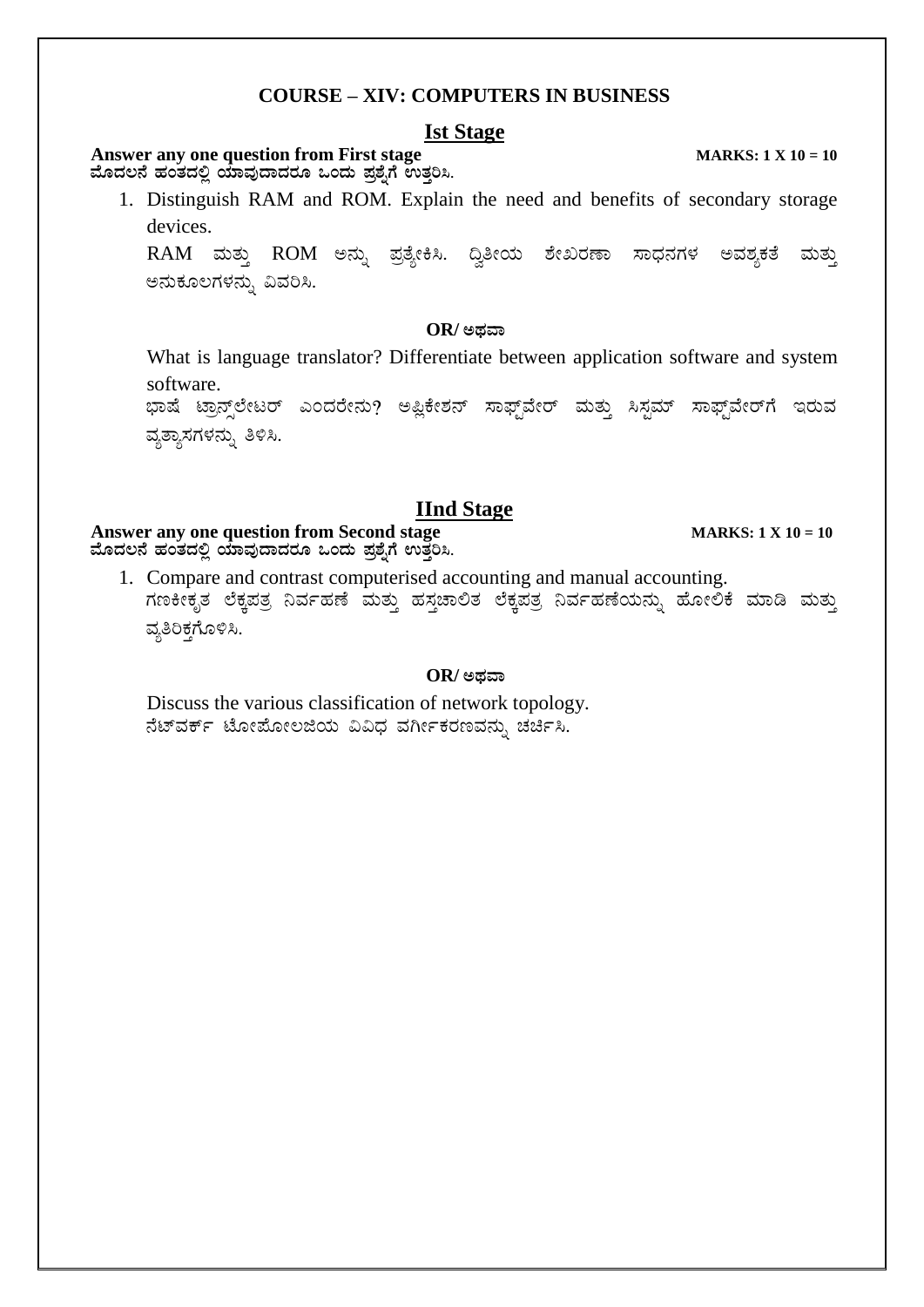#### **COURSE – XV: CORPORATE ACCOUNTING**

#### **Ist Stage**

### **Answer any one question from First stage MARKS: 1 X 10 = 10**

ಹೊದಲನೆ ಹಂತದಲ್ಲಿ ಯಾವುದಾದರೂ ಒಂದು ಪ್ರಶೈಗೆ ಉತ್ತರಿಸಿ.

1. The following is the Balance Sheet of Manvi Ltd. as on  $31<sup>st</sup>$  March 2021.

| <b>Liabilities</b>            | ₹         | <b>Assets</b>          | ₹         |
|-------------------------------|-----------|------------------------|-----------|
| 7,500 Equity shares of ₹ 100  | 7,50,000  | <b>Fixed Assets</b>    | 7,80,000  |
| each                          |           |                        |           |
| 2000 15% preference shares of | 2,00,000  | Debenture              |           |
| $\bar{5}100$ each             |           | <b>Redemption Fund</b> | 88,500    |
| <b>General Reserve</b>        | 6,30,000  | Investment             | 6,00,800  |
| Profit and Loss $A/c$         | 50,000    | <b>Stock</b>           | 2,60,700  |
| Debenture Redemption Fund     | 88,480    | <b>Debtors</b>         | 3,00,000  |
| 12% Debentures                | 1,00,000  | Cash at Bank           |           |
| <b>Sundry Creditors</b>       | 2,11,520  |                        |           |
|                               | 20,30,000 |                        | 20,30,000 |

 On this date, the company redeemed at a premium of 5% all its preference shares and debentures. For the purpose, it sold all the investments for ₹ 90,000 and allotted to its existing equity shareholders 1,500 equity shares of  $\bar{\tau}$  100 each at par, the entire amount being received forthwith.

After the redemption of preference shares and debentures, the company issued one fully paid bonus share of  $\bar{\tau}$  100 for every three shares held. Show journal entries for all above mentioned transactions including cash transactions and prepare the Balance Sheet thereafter.

#### $OR$ / ಅಥವಾ

Explain the various methods of valuation of shares and valuation of Goodwill.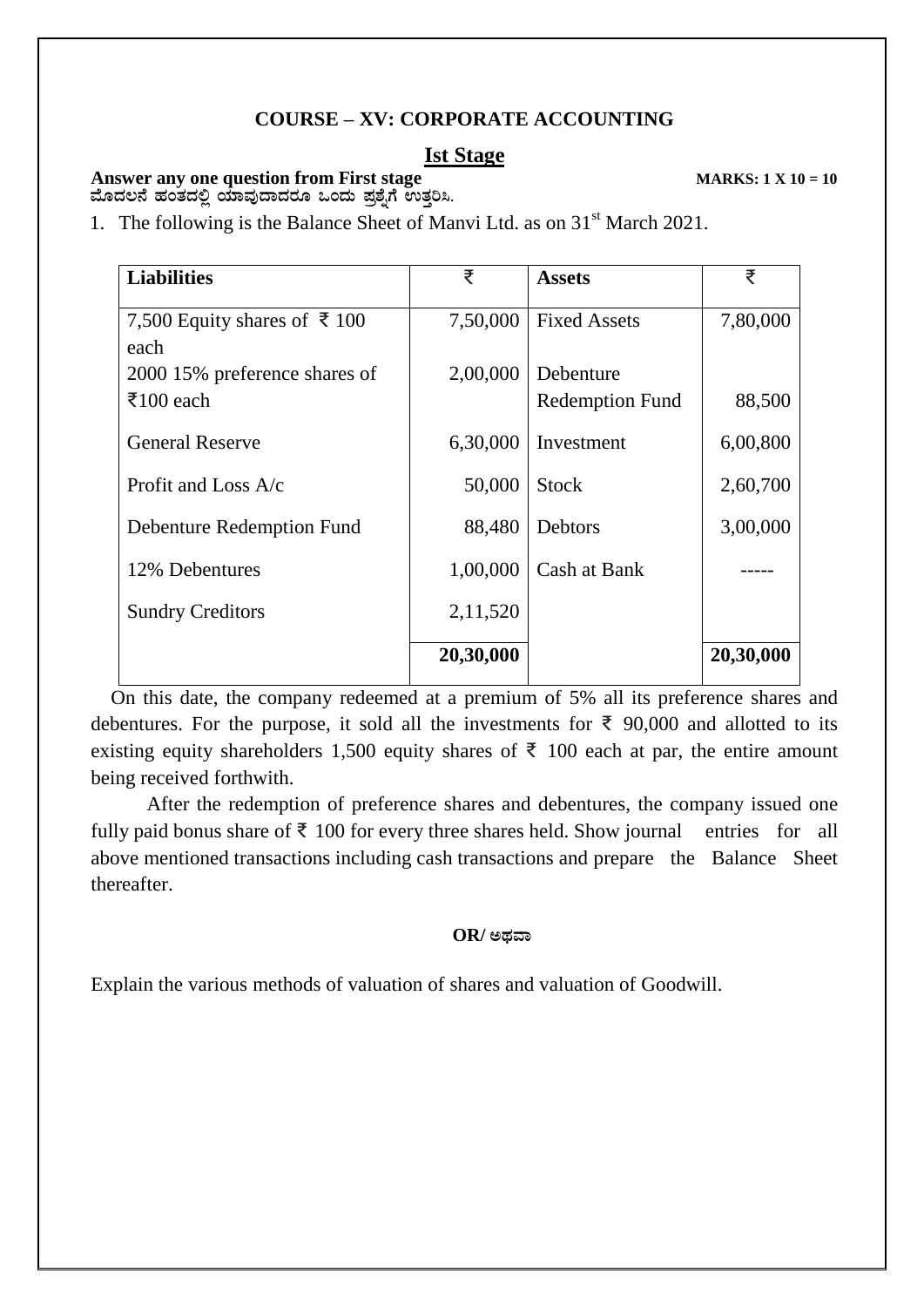#### **IInd Stage**

#### **Answer any one question from Second stage MARKS: 1 X 10 = 10** ಮೊದಲನೆ ಹಂತದಲ್ಲಿ ಯಾವುದಾದರೂ ಒಂದು ಪ್ರಶ್ನೆಗೆ ಉತ್ತರಿಸಿ.

| <b>Liabilities</b>     | Sun Ltd. | <b>Moon</b> | <b>Assets</b>   | Sun Ltd. | <b>Moon</b> |
|------------------------|----------|-------------|-----------------|----------|-------------|
|                        |          | Ltd.        |                 |          | Ltd.        |
| Equity shares of ₹10   | 2,10,000 | 1,50,000    | Good will       | 15,000   |             |
| each                   |          |             | Land            |          | 30,000      |
| 9% preference shares   | 90,000   |             | <b>Building</b> |          | 75,000      |
| of $\bar{x}$ 100 each  |          |             | Plant           | 3,00,000 | 1,35,000    |
| Share premium          | 10,500   |             | <b>Fixtures</b> | 5,000    | 15,000      |
| Capital                |          |             | Vehicles        | 10,000   | 15,000      |
| Redemption reserve     | 60,000   | 75,000      | <b>Stocks</b>   | 1,20,000 | 75,000      |
| <b>General Reserve</b> | 49,500   | 90,000      | Debtors         | 80,000   | 50,000      |
| 8% Debentures          | 60,000   | 1,35,000    | Advances        | 50,000   | 35,000      |
| Creditors              | 1,20,000 | ---------   | Cash and Bank   | 20,000   | 20,000      |
|                        | 6,00,000 | 4,50,000    |                 | 6,00,000 | 4,50,000    |

1. The Balance Sheets of Sun Ltd., and Moon Ltd., as at 31<sup>st</sup> March 2021 are as under:

On 1<sup>st</sup> April 2021 Sun Ltd was formed by amalgamating in the nature of purchase Sun Ltd and Moon Ltd on the following terms :

- 1) Sun Ltd., is to take over 8% debentures and to convert into sixty 10% debentures of ₹1,000 each to debenture holders of Sun Ltd.
- 2) The debenture holders of Moon Ltd., insisted that they should be allotted equity shares in Sun Ltd. Accordingly they were allotted 7500 shares of ₹10 each  $\mathcal{Q}$  ₹ 12 per share.
- 3) Preference shareholders of Moon Ltd, insisted for allotment of 900 11% Redeemable preference shares of ₹100 each.
- 4) The equity shareholders of Sun Ltd., are to be allotted 10 equity shares at par for 7 equity shares held by them. The shares of Sun Ltd., are of ₹10 each.
- 5) The assets of Sun Ltd are taken over at book value except plant which is taken over at ₹ 2, 90,000.
- 6) The assets of Moon Ltd., are valued as under : Goodwill ₹ 30,000; Land ₹ 1,50,000; Building ₹ 45,000; plant ₹ 1,20,000; other fixed assets ₹ 15,000; all current assets ₹ 1,50,000 and all current liabilities ₹ 1,50,000.

The balance of consideration is to be paid by allotment of equity shares at par to Moon Ltd.

You are required to show